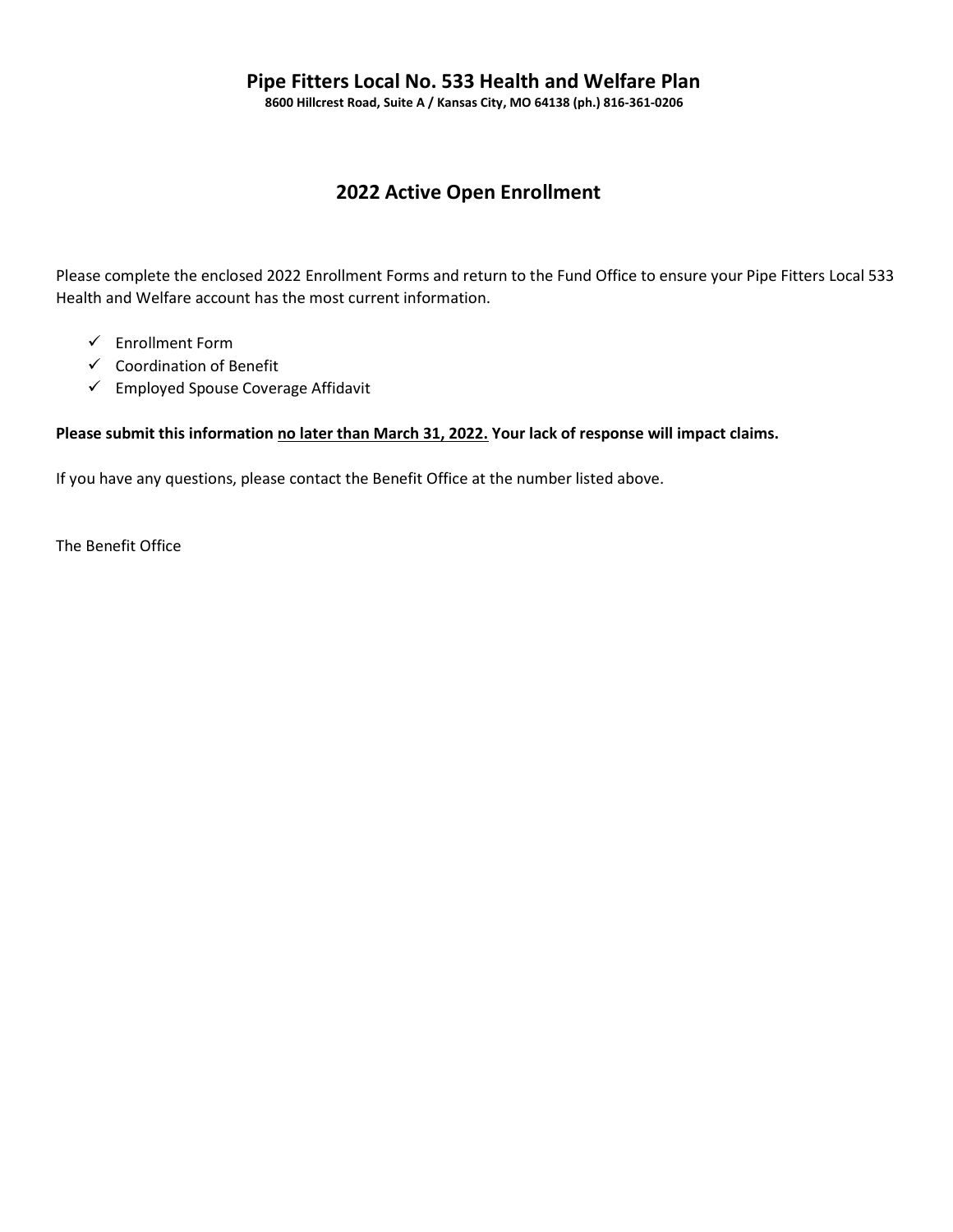## Pipe Fitters Local No. 533 Health and Welfare Plan

8600 Hillcrest Road, Suite A / Kansas City, MO 64138 (ph.) 816-361-0206

## Participant Enrollment Form

#### You must submit this Enrollment Form to the Fund Office by March 31, 2022

 If you are married and your spouse will be employed on January 1, 2022, you must include the Employed Spouse Coverage Affidavit if your spouse is not already enrolled in Qualifying Health Coverage through his or her employer.

• If you are married, you must include a copy of your Marriage Certificate.

**Darticipant** 

• If you are enrolling a Dependent child(ren), you must include a copy of the child's birth certificate, adoption papers, or court order for custody and support or maintenance (as applicable).

| r un titipunt                                                                                                                                                                                                                                                                                                                                                                                                                                                                                                                                                                                                                                              |       |               |        |     |  |
|------------------------------------------------------------------------------------------------------------------------------------------------------------------------------------------------------------------------------------------------------------------------------------------------------------------------------------------------------------------------------------------------------------------------------------------------------------------------------------------------------------------------------------------------------------------------------------------------------------------------------------------------------------|-------|---------------|--------|-----|--|
|                                                                                                                                                                                                                                                                                                                                                                                                                                                                                                                                                                                                                                                            |       |               |        |     |  |
| Last                                                                                                                                                                                                                                                                                                                                                                                                                                                                                                                                                                                                                                                       | First | Middle        |        |     |  |
| Address ______________                                                                                                                                                                                                                                                                                                                                                                                                                                                                                                                                                                                                                                     |       |               |        |     |  |
| Street                                                                                                                                                                                                                                                                                                                                                                                                                                                                                                                                                                                                                                                     | City  | State         | Zip    |     |  |
|                                                                                                                                                                                                                                                                                                                                                                                                                                                                                                                                                                                                                                                            |       |               |        |     |  |
| Gender M or F                                                                                                                                                                                                                                                                                                                                                                                                                                                                                                                                                                                                                                              |       |               |        |     |  |
| Marital Status Single Married Divorced Widowed                                                                                                                                                                                                                                                                                                                                                                                                                                                                                                                                                                                                             |       |               |        |     |  |
|                                                                                                                                                                                                                                                                                                                                                                                                                                                                                                                                                                                                                                                            |       |               |        |     |  |
|                                                                                                                                                                                                                                                                                                                                                                                                                                                                                                                                                                                                                                                            |       |               |        |     |  |
| <b>Spouse Information</b>                                                                                                                                                                                                                                                                                                                                                                                                                                                                                                                                                                                                                                  |       |               |        |     |  |
|                                                                                                                                                                                                                                                                                                                                                                                                                                                                                                                                                                                                                                                            |       |               |        |     |  |
|                                                                                                                                                                                                                                                                                                                                                                                                                                                                                                                                                                                                                                                            |       |               |        |     |  |
| Name                                                                                                                                                                                                                                                                                                                                                                                                                                                                                                                                                                                                                                                       |       | Date of Birth | Gender | SSN |  |
| Will your spouse be employed on January 1, 2022? Yes $\Box$<br>$No \Box$<br>Self Employed on January 1, 2022? Yes No<br>□If the answer is Yes and your spouse is already enrolled in Qualifying Health Coverage through their employer, skip the next<br>section and proceed to the Dependent Child Information section<br>□If the answer is Yes and your spouse is NOT enrolled in Qualifying Health Coverage through their employer, you must<br>complete the Employed Spouse Coverage Affidavit and the section below.<br>If the answer is No, or (s)he was self-employed, skip the next section and proceed to the Dependent Child Information section |       |               |        |     |  |
| Does your Employed Spouse Coverage Affidavit reflect your spouse is eligible for Qualifying Health Coverage as of March 31,<br>2022? (If this question is not applicable, proceed to the Dependent Child Information section)                                                                                                                                                                                                                                                                                                                                                                                                                              |       |               |        |     |  |
| Yes, my spouse has Qualifying Health Coverage available from his/her employer as of March 31, 2022, and my spouse will enroll                                                                                                                                                                                                                                                                                                                                                                                                                                                                                                                              |       |               |        |     |  |

in such coverage by April 1, 2022. Please submit proof of enrollment, i.e.: copy of ID Card, completed enrollment form or letter from employer.

(YOU MUST COMPLETE THE BACKSIDE OF THIS FORM)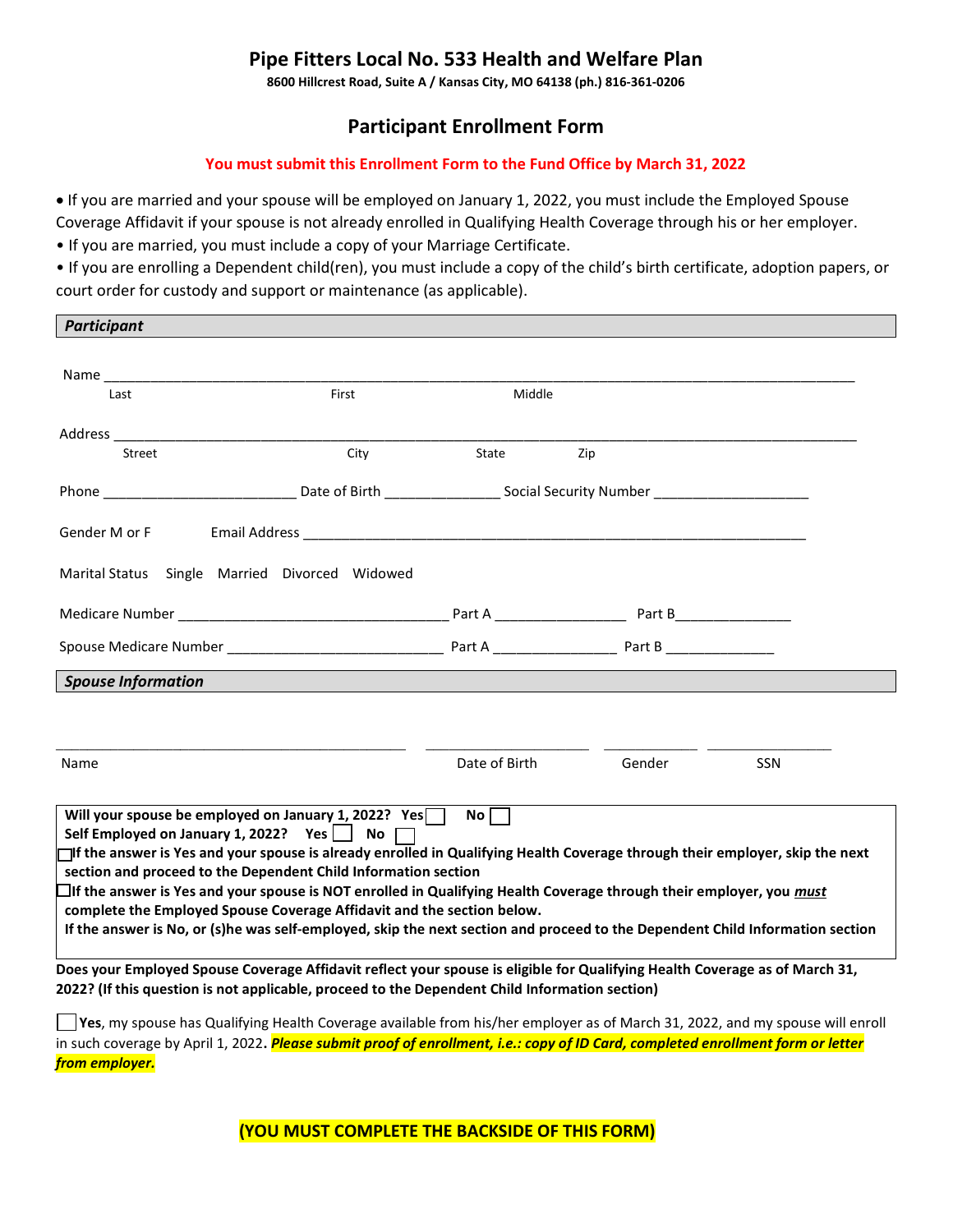Yes, my spouse has Qualifying Health Coverage available from his/her employer as of March 31, 2022, but my spouse will not enroll in such coverage by April 1, 2022. I understand that at 11:59 p.m. on March 31, 2022, my spouse will no longer have coverage from the Pipe Fitters Local No. 533 Health and Welfare Fund

No, my employed spouse does not have Qualifying Health Coverage available from his/her employer as of March 31, 2022.

| paper with those additional Dependents.<br><b>Name</b> | <b>Date of Birth</b> | Relationship | <b>Social Security</b> |     | Do they have<br>other coverage? |
|--------------------------------------------------------|----------------------|--------------|------------------------|-----|---------------------------------|
|                                                        |                      |              |                        | Yes | No                              |
|                                                        |                      |              |                        | Yes | No                              |
|                                                        |                      |              |                        | Yes | No                              |
|                                                        |                      |              |                        | Yes | No                              |

\*If your Spouse or your Dependent(s) have other group medical coverage, you must include a photocopy of the front and back of the I.D. card for the other coverage. If your other coverage is Medicare, please add it to the top portion of this form.

The following is extremely important information. Please read this language carefully and then sign and date this Enrollment Form and return it to the Fund Office. If you are married, both you and your spouse must sign and date this Enrollment Form.

I hereby certify that all information on provided on this Enrollment Form is correct to the best of my knowledge. I understand that if this information changes, it is my responsibility to notify the Fund Office immediately. I also understand that I will be required to reimburse the Plan for any payments made as a result of my failure to notify the Fund Office of a change in the information provided on this Enrollment Form.

\_\_\_\_\_\_\_\_\_\_\_\_\_\_\_\_\_\_\_\_\_\_\_\_\_\_\_\_\_\_\_\_\_\_\_\_\_\_\_\_\_\_\_\_\_\_\_\_\_\_\_\_\_\_\_\_\_\_\_\_\_\_\_\_\_\_\_\_\_\_\_\_\_\_\_\_\_\_\_\_\_\_\_\_\_\_\_\_\_\_\_\_\_\_

\_\_\_\_\_\_\_\_\_\_\_\_\_\_\_\_\_\_\_\_\_\_\_\_\_\_\_\_\_\_\_\_\_\_\_\_\_\_\_\_\_\_\_\_\_\_\_\_\_\_\_\_\_\_\_\_\_\_\_\_\_\_\_\_\_\_\_\_\_\_\_\_\_\_\_\_\_\_\_\_\_\_\_\_\_\_\_\_\_\_\_\_\_\_

Participant Signature **Date of Signature** of Signature Date of Signature

#### Spouse's Signature **Date of Signature** of Signature Date of Signature

#### Life-Changing Events

When you get married, provide the Fund Office with:

- A copy of your marriage certificate
- Your spouse's date of birth
- A copy of your spouse's medical insurance information, if he or she is covered under another plan

If you add a child, provide the Fund Office with:

- A copy of the child's birth certificate, adoption papers, or court order for custody and support or maintenance (as applicable)
- A copy of your child's other medical insurance information, if he or she is covered under another plan

If you get legally separated or divorced, provide the Fund Office with:

- A copy of your separation or divorce decree
- A copy of any QDRO
- If you have children for whom you do not have custody, a copy of any QMCSO

Life changing events are all subject to the terms of the Pipe Fitters Local No. 533 Health and Welfare Plan Document. If you have any questions regarding enrollment, please see your Summary Plan Description or contact the Fund Office.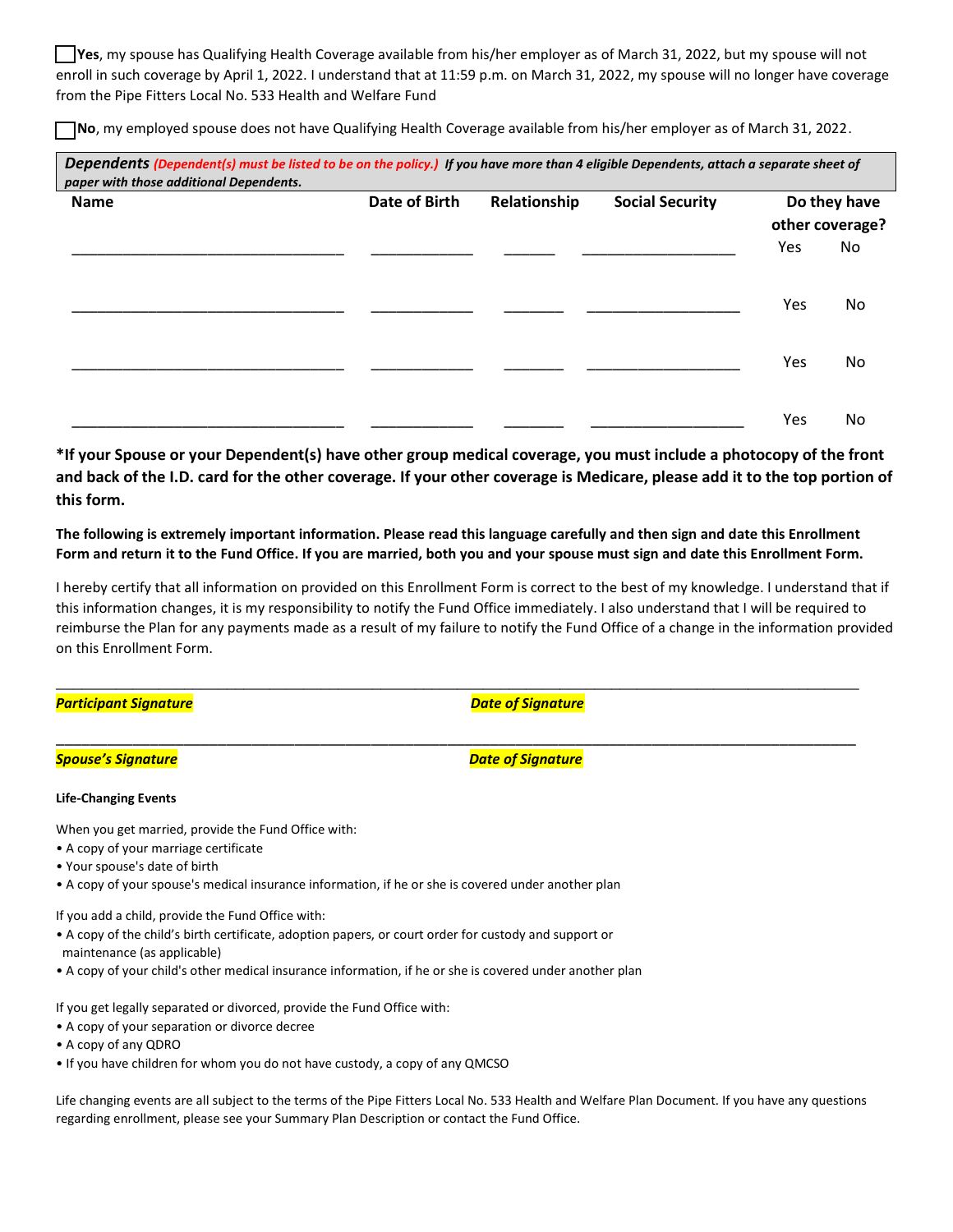#### Pipe Fitters Local No. 533 Health and Welfare Plan 8600 Hillcrest Road, Suite A / Kansas City, MO 64138 (ph) 816-361-0206

### Coordination of Benefits

## SECTION 1 Participant Name: etc. and the set of the set of the Participant ID Are you, your spouse or any of your dependents covered by another health plan other than Medicare?  $\Box$ -NO – Please skip the rest of the questions Sign the bottom of this form and return.  $\Box$  YES – Please complete the entire form, Sign the bottom of the form and return.

#### SECTION 2 OTHER HEALTH COVERAGE INFORMATION

Please provide the following information about the policyholder of the other health coverage.

| Name of policyholder      |                                        | Relationship to you          | <b>Birth Date</b>                 |
|---------------------------|----------------------------------------|------------------------------|-----------------------------------|
| Insurance company name    | Insurance company city                 | State                        | Phone number                      |
| Enrollee ID/policy number | Group number                           | Effective date               | Cancellation date (if applicable) |
| Type of coverage          | Type of Plan<br>(Check all that apply) | Prescription drug<br>Medical |                                   |
| Single<br>Family          |                                        | Medicare Advantage<br>Dental |                                   |

Who is covered by this other plan? Include yourself if applicable.

| Name (first and last) | Relationship to you                                                                                                                                                                                                            |
|-----------------------|--------------------------------------------------------------------------------------------------------------------------------------------------------------------------------------------------------------------------------|
|                       |                                                                                                                                                                                                                                |
|                       |                                                                                                                                                                                                                                |
|                       |                                                                                                                                                                                                                                |
|                       |                                                                                                                                                                                                                                |
|                       |                                                                                                                                                                                                                                |
|                       |                                                                                                                                                                                                                                |
|                       | Date: the contract of the contract of the contract of the contract of the contract of the contract of the contract of the contract of the contract of the contract of the contract of the contract of the contract of the cont |